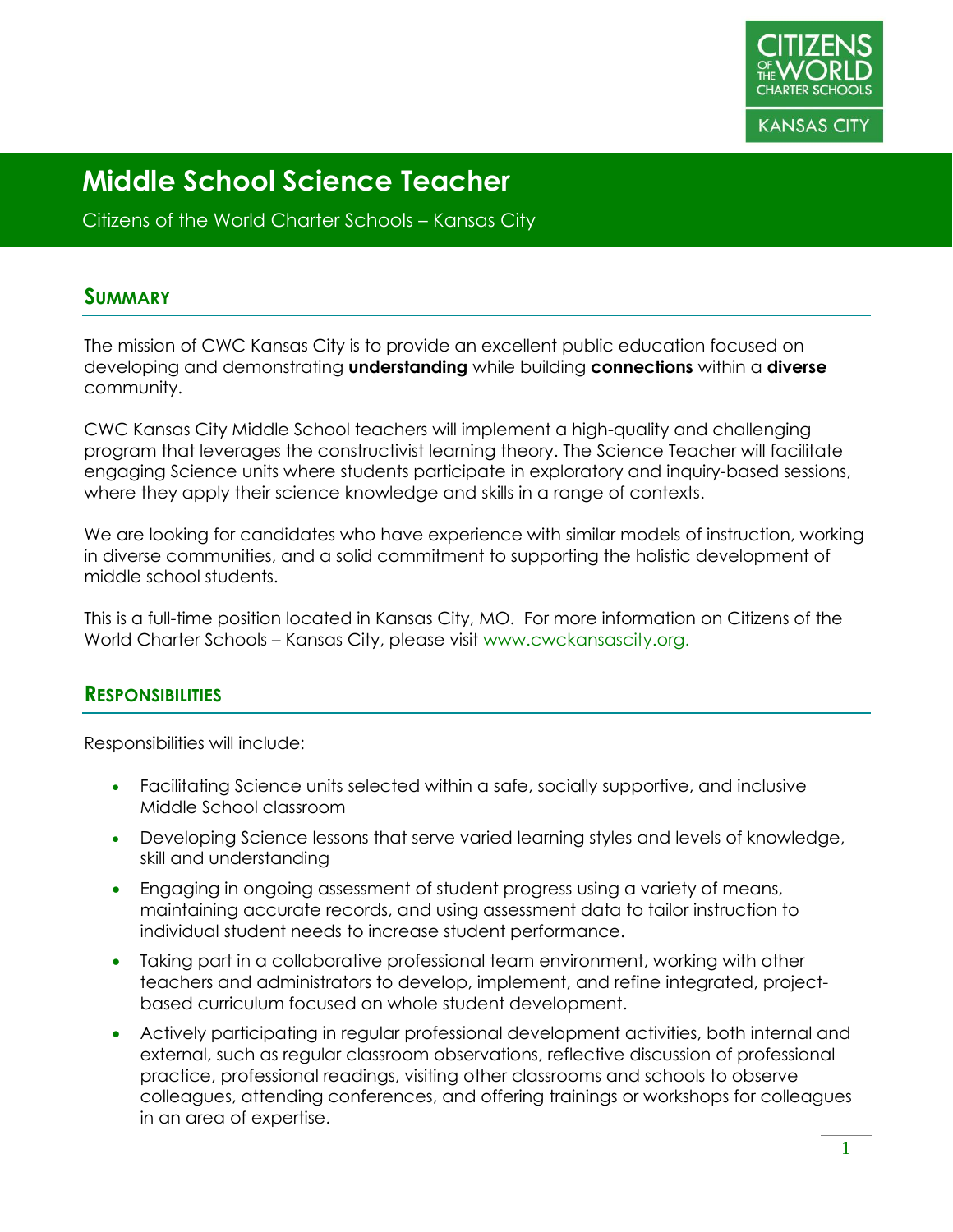

#### Citizens of the World Charter Schools – Kansas City

- Maintaining frequent, sensitive, and effective communication with students, students' families, colleagues, and other school stakeholders.
- Lead a "Roots" which involves facilitating Roots modules (provided by and in conjunction with the Roots Coordinator) that aid students in developing their selfunderstanding, identity formation, cultural competency, and empathy skills through modules such as Peer Coaching, Mindfulness, Expressive Art, Service Learning, Identity Projects, and Restorative Circles.
- Create a safe, inclusive, and supporting culture within all Roots sessions.
- Integrate aspects of the Roots curriculum into other aspects of a Middle School Teacher role, including academic instruction, classroom management, and relationship building.

#### **QUALIFICATIONS & TRAITS**

The ideal teacher will have:

- A bachelor's degree (master's preferred) and
- Appropriate Missouri "Middle School Science 5-9" Teacher Certification
- Experience (minimum three years preferred) teaching 5th, 6th, 7th or 8th grades
- Experience working with diverse learners, including mixed socio-economic populations, English language learners and students with special needs
- Experience with and passion for pedagogical practices grounded in constructivism, Inquiry-based learning, and the multiple intelligences theory
- Experience cultivating a student-centered classroom that includes culturally-responsive classroom management practices, and the cultivation of a growth mindset
- Experience developing a cohesive classroom culture where there is a dedication to community-building, conflict resolution skill-building and empowering students to be agents for positive social change
- Training and experience in Trauma-Informed Schools
- Ongoing practice of Mindfulness or Contemplative Practice
- Be aligned with the philosophy and mission of the school and organization
- Excellent communication/interpersonal skills as well as a desire to collaborate with various stakeholders to develop a strong school community
- Maturity, humility, strong work ethic, sense of humor, problem-solving skills and a can-do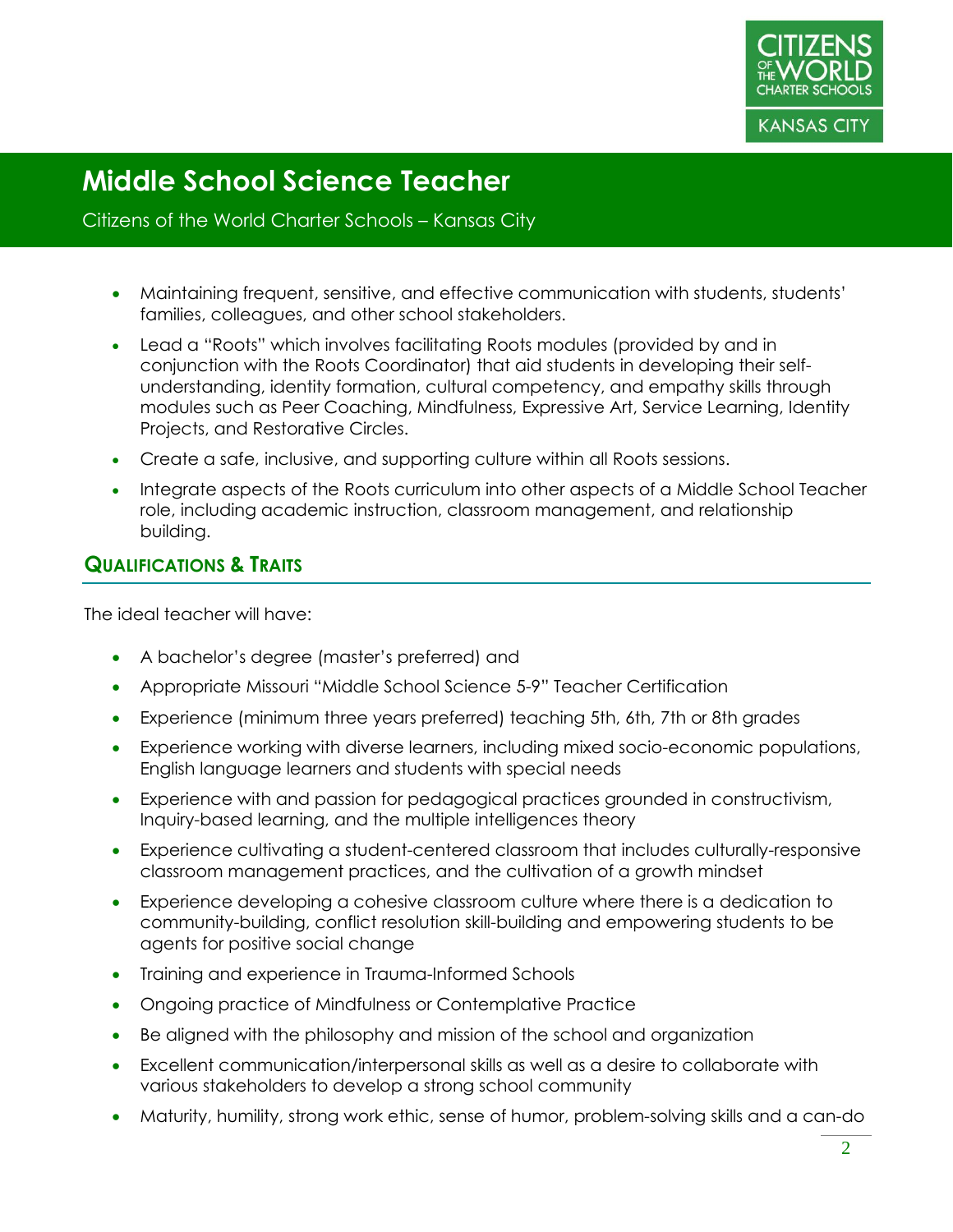

Citizens of the World Charter Schools – Kansas City

#### attitude

- Be dependable and have excellent follow-through
- Maintain strong personal commitment to ongoing learning and growth
- Willingness to explore additional school responsibilities; stipends may be available for such responsibilities.
- Fluency in Spanish is preferred.

### **COMPENSATION & BENEFITS**

CWC Kansas City offers competitive salaries commensurate with experience and a comprehensive benefits package. CWC Kansas City is an Equal Opportunity Employer. As an organization that values diversity and aims to serve a diverse group of students, we work to reflect this diversity in our staff as well.

## **CONTACT**

Please apply online through the BambooHR Application Portal on our website at www.cwckansascity.org/employment. No phone calls, please.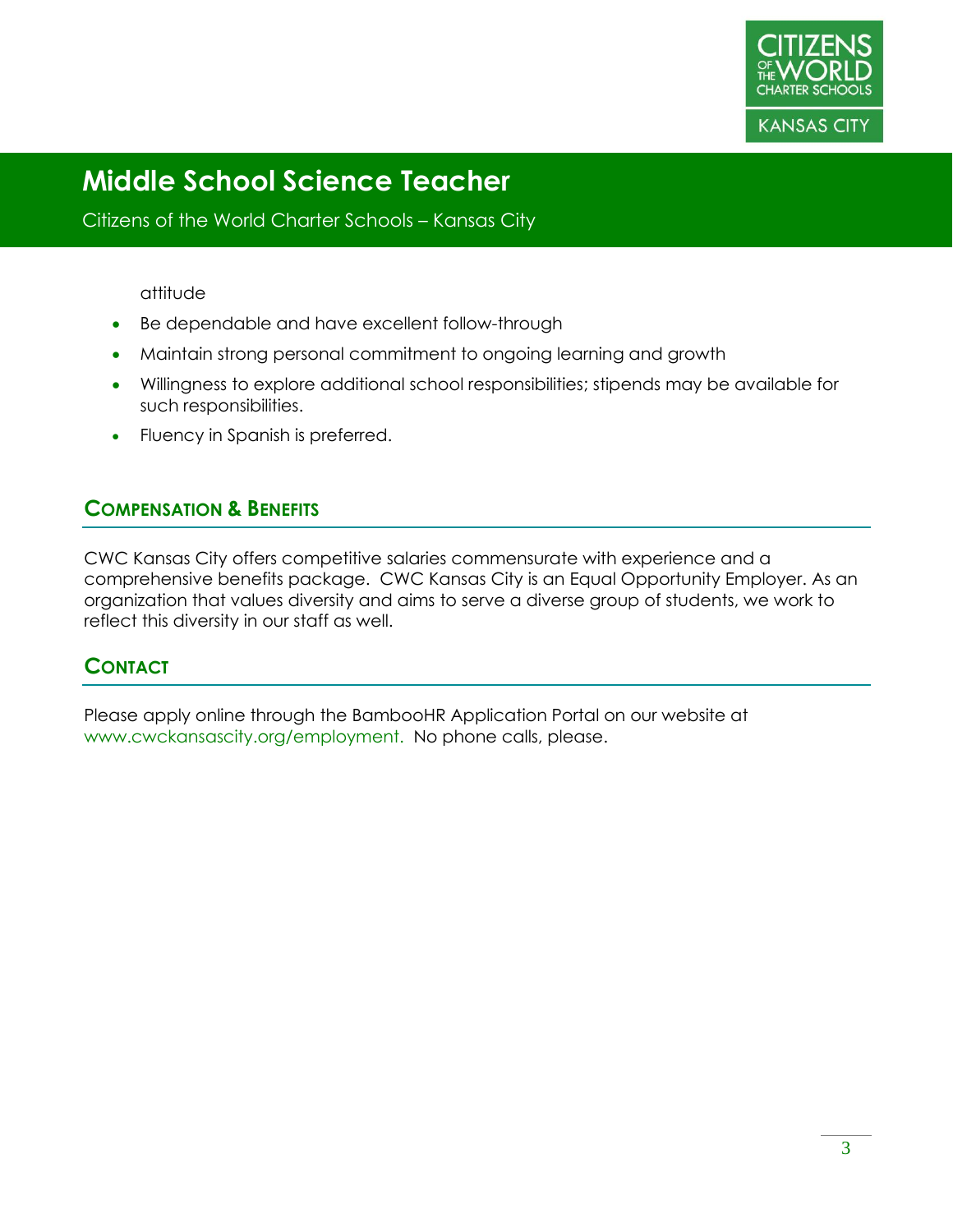

Citizens of the World Charter Schools – Kansas City

## **EMPLOYEE VALUE PROPOSITION**

| <b>Who We Are</b>                                                                                                                                                                                                                                                                                                                                 | <b>Who You Are</b>                                                                                                                                                                                                                                                                                                                                                                             |
|---------------------------------------------------------------------------------------------------------------------------------------------------------------------------------------------------------------------------------------------------------------------------------------------------------------------------------------------------|------------------------------------------------------------------------------------------------------------------------------------------------------------------------------------------------------------------------------------------------------------------------------------------------------------------------------------------------------------------------------------------------|
| We are an intentionally diverse and<br>welcoming community.<br>CWCKC was founded on a belief that we<br>live in a richly diverse world and that<br>diversity makes our experience better.                                                                                                                                                         | You value <b>diversity</b> in all its<br>$\bullet$<br>dimensions and are excited to be<br>part of a school community where<br>that diversity is authentically<br>encouraged and celebrated.<br>You understand that identity is an<br>$\bullet$<br>important part of who we are - for<br>both adults and students.                                                                              |
| We believe education is about more than<br>test scores.<br>Student learning matters and goes<br>beyond just academics. Our teachers<br>focus on the whole child by building our<br>students' socio-emotional skills and<br>helping them develop a deeper<br>understanding of themselves.                                                          | You know that academic learning<br>$\bullet$<br>is important and have experience<br>helping students develop their<br>social-emotional skills.<br>You understand how to <b>balance</b><br>$\bullet$<br>academic rigor with the<br>development of the whole child.                                                                                                                              |
| Our teaching approach centers students'<br>interests and needs within projects and<br>real-world experiences.<br>We strive to provide learning experiences<br>that are meaningful and make a<br>difference in our school and community.<br>Our teachers engage students in projects<br>based on their interests and individual<br>learning needs. | You are excited about designing<br>$\bullet$<br>project-based learning<br>experiences for students grounded<br>in their interests, experiences, and<br>identity.<br>You value students constructing<br>$\bullet$<br>their own learning to develop a<br>deeper understanding of the world<br>around them.<br>You <b>embrace</b> creativity and risk-<br>$\bullet$<br>taking in lesson planning. |